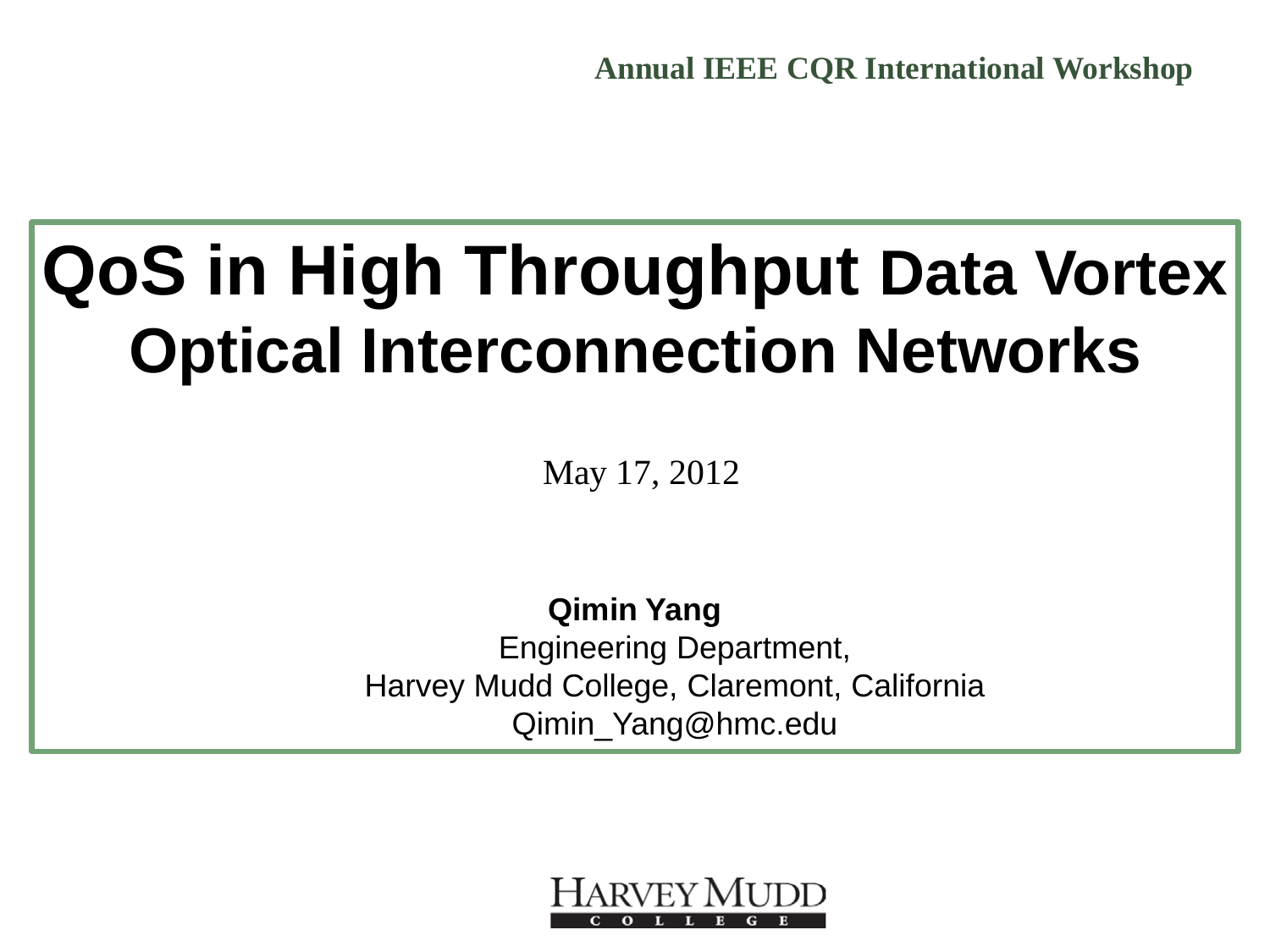# **Outline**

- Optical interconnection network
- Data Vortex network toplogy
- □ Modified high throughput implementations
- QoS support and implementation
- Performance evaluation
- □ Conclusion

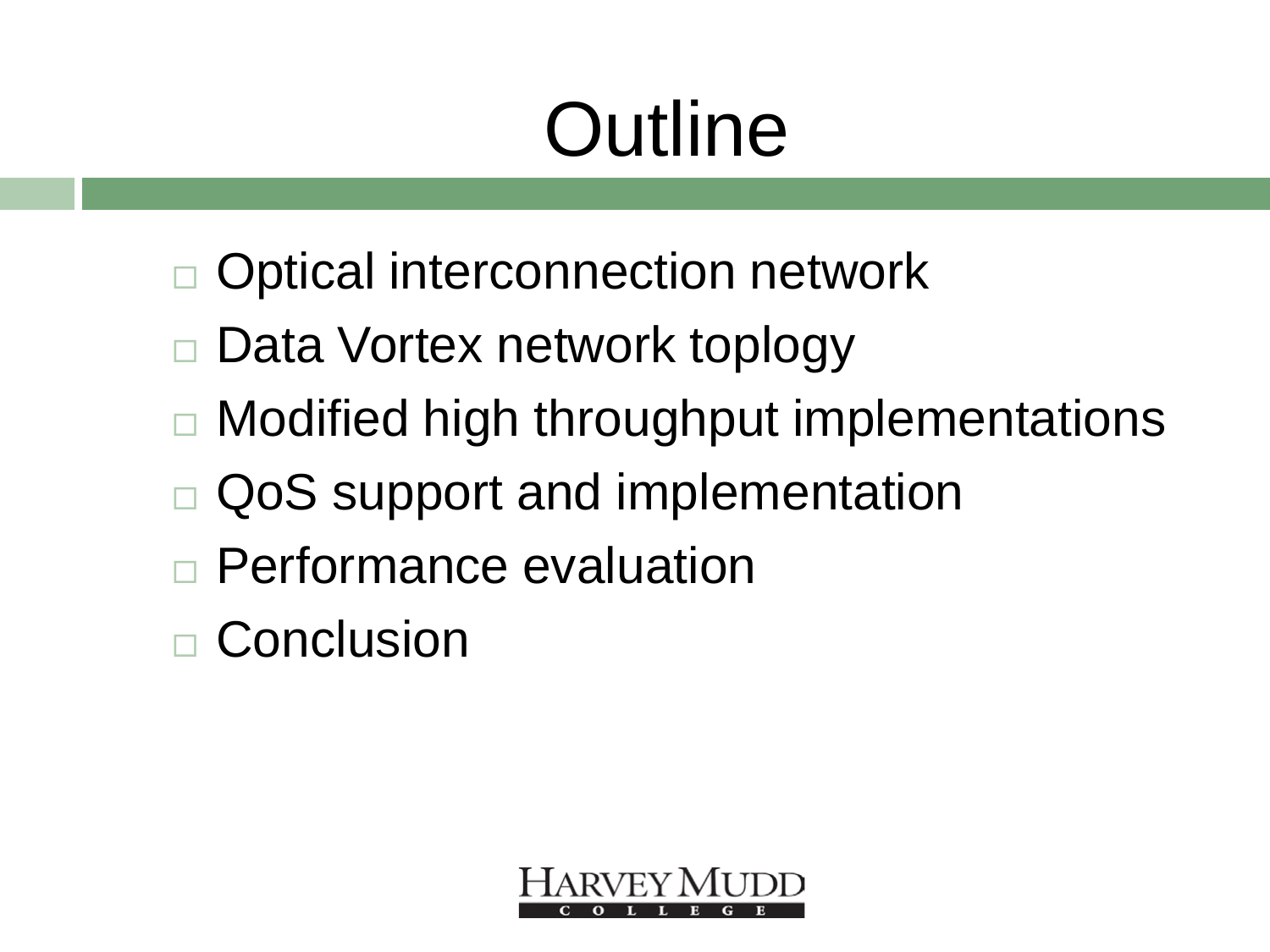#### **Optical Interconnection Networks**

- **High throughput**
- **Low latency**
- **Scalability**



- **Simple** routing arbitration
- **Contention resolution**/ optical buffering

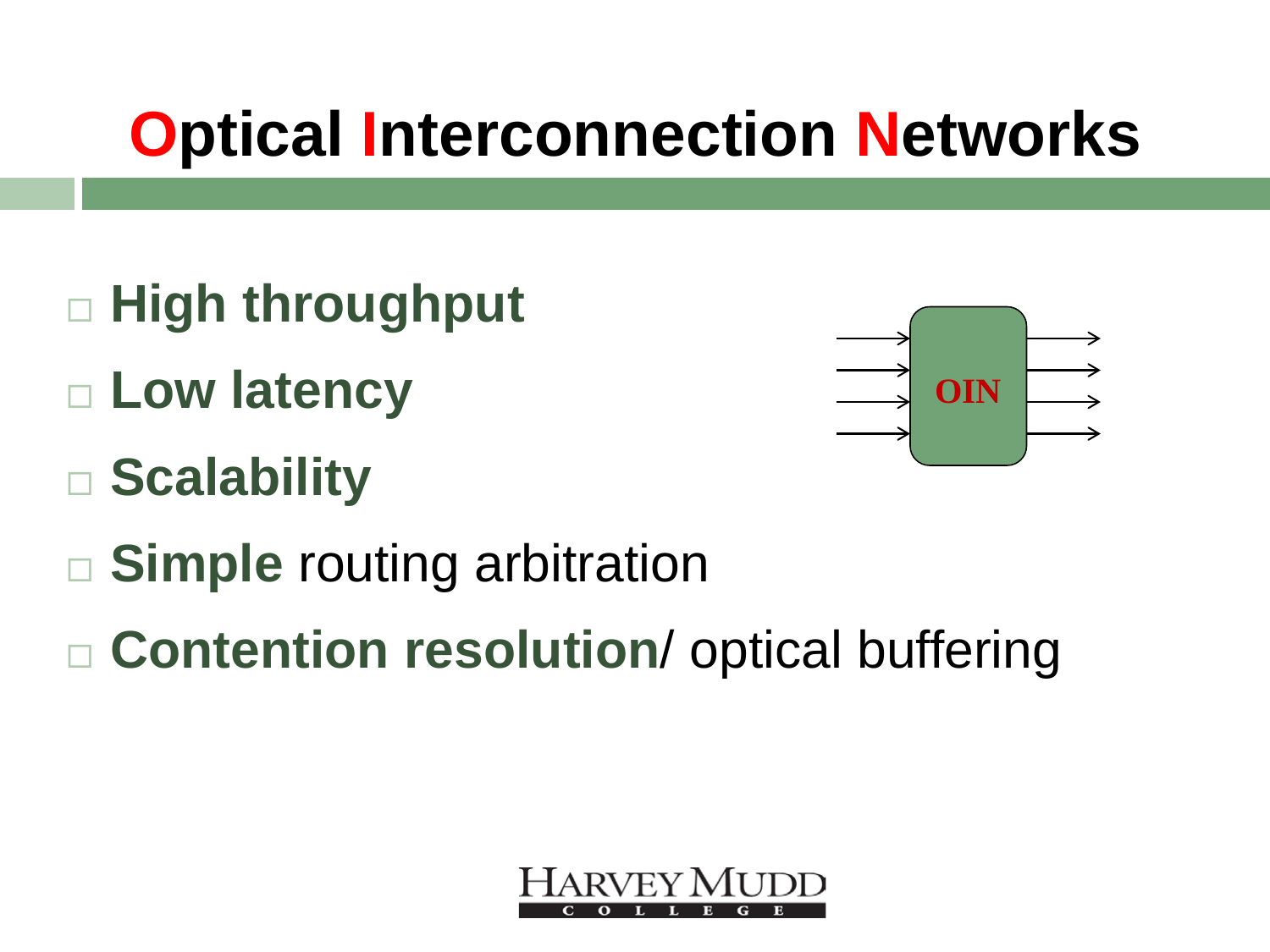# Data Vortex network toplogy



#### **Key features:**

- •**Packet switched**
- •**High throughput**
- •**Low latency**
- •**Simple node implementation** •**Non-blocking**

•**Buffer-less/small buffer** •**WDM payload and header**

Example: Data Vortex of  $A=5$ ,  $H=4$ .  $C= \log_2 H + 1$ 

http://lightwave.ee.columbia.edu/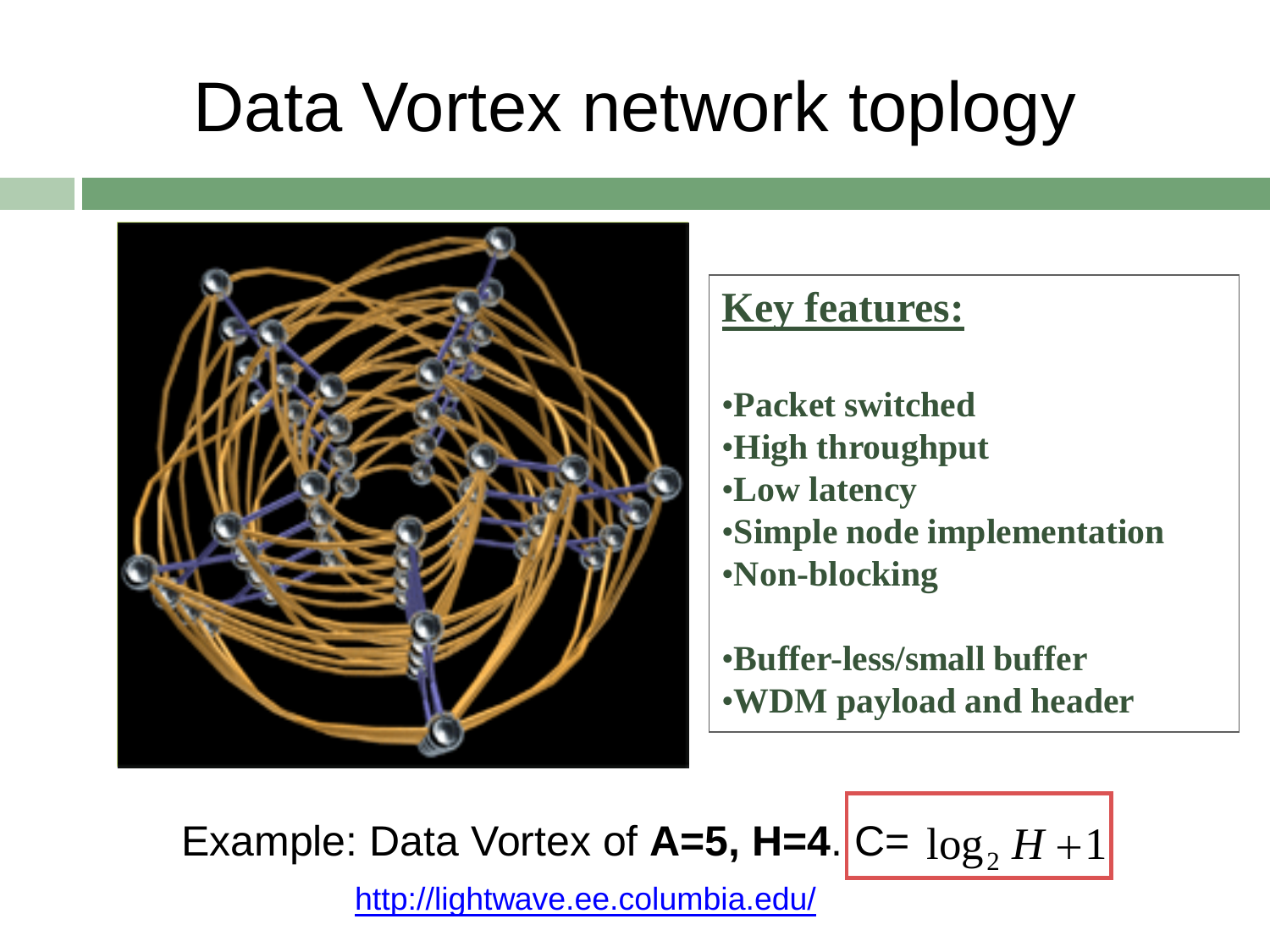#### Data Vortex network toplogy

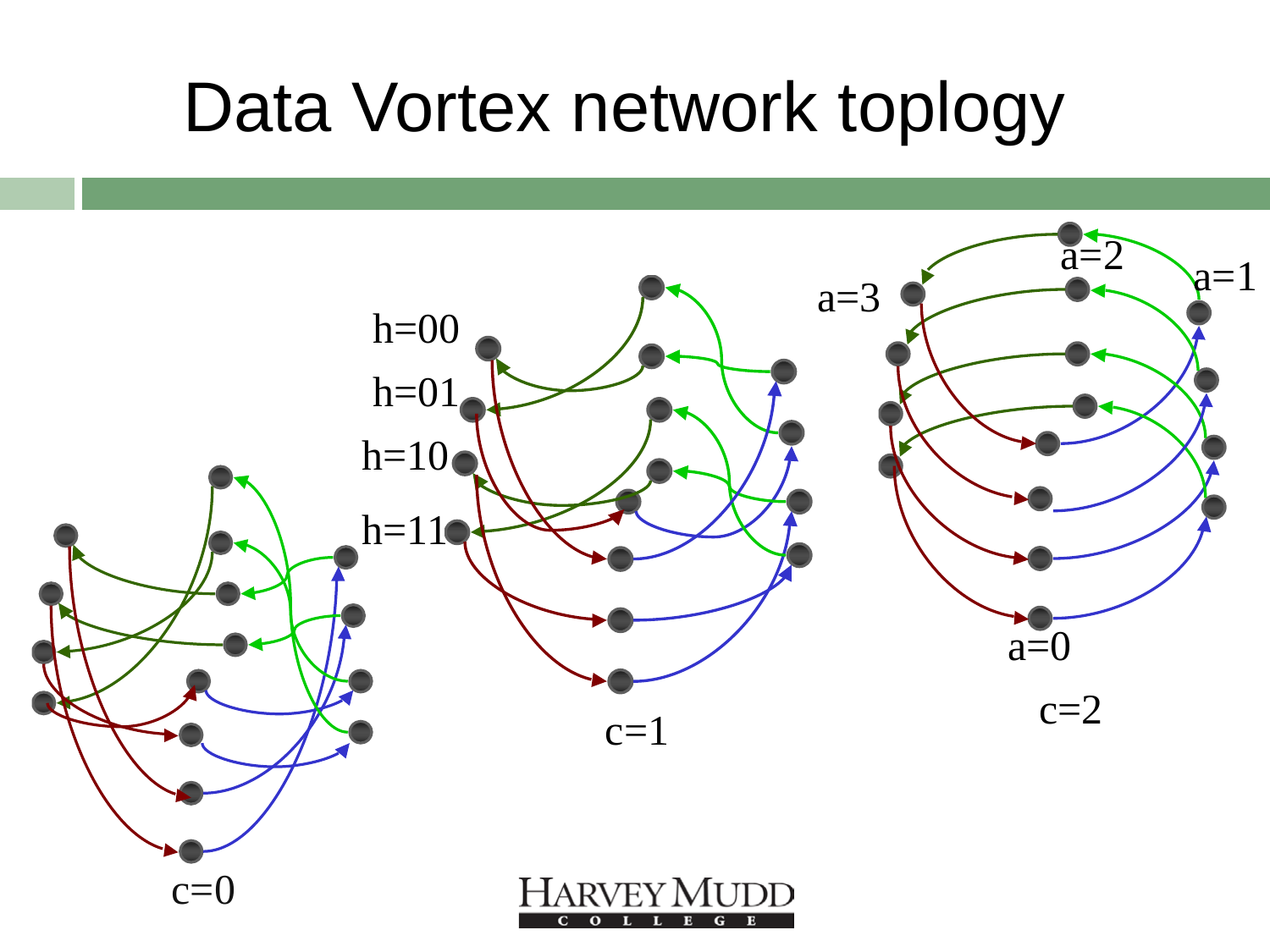# Original Routing and Traffic **Control**

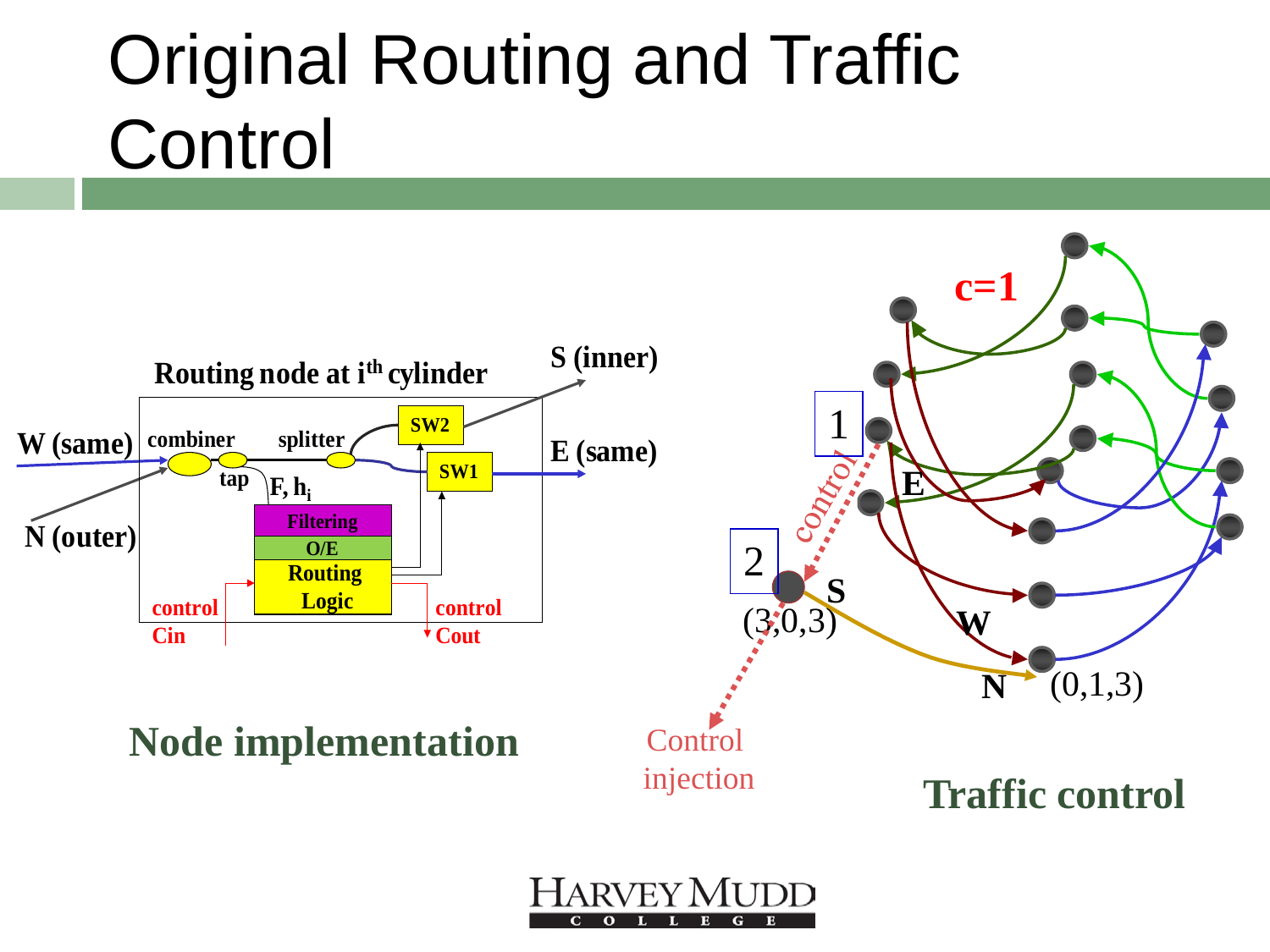# Alternatives: Enhanced Node Implementation



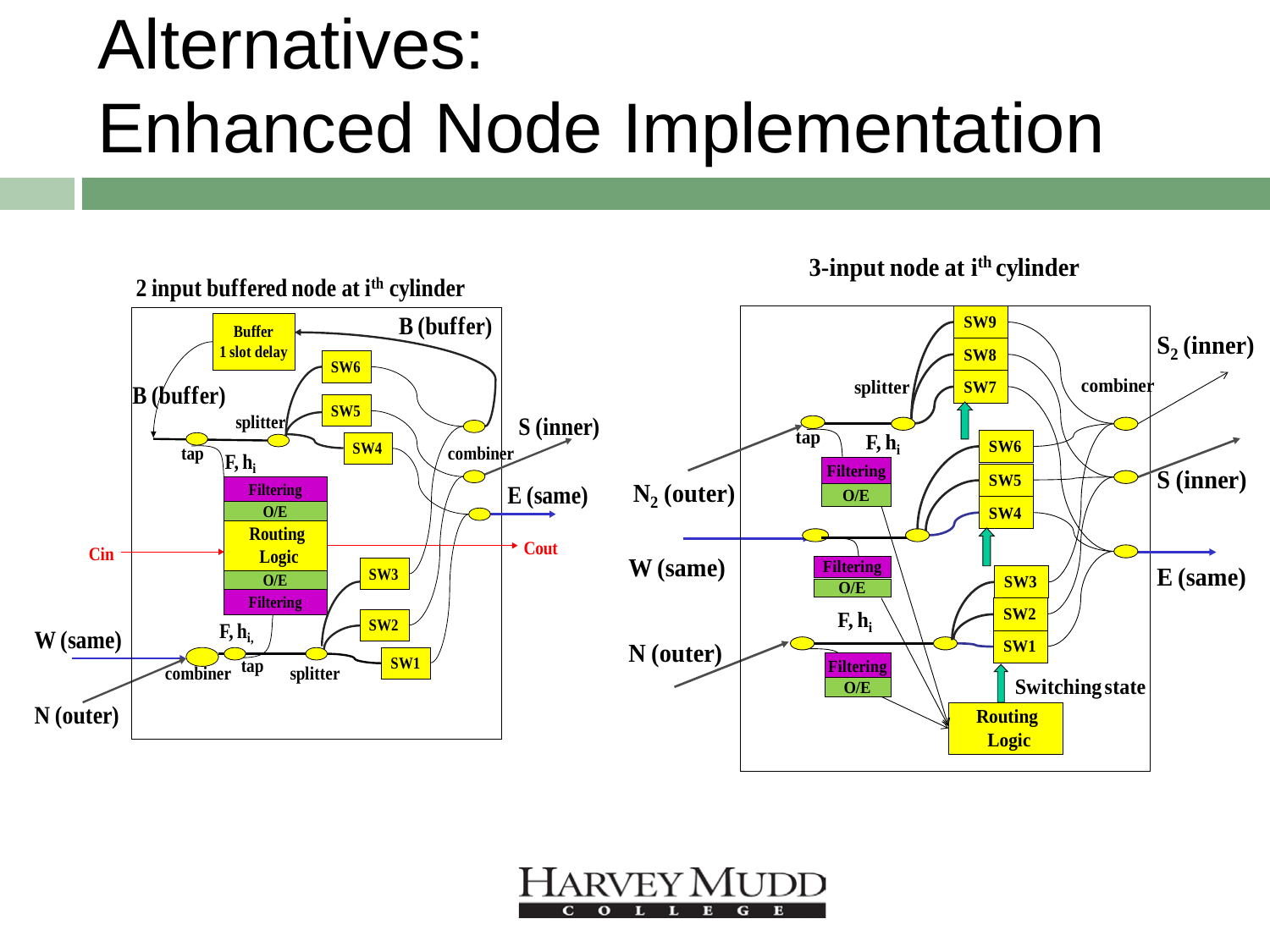# 3 simultaneous input based inter-cylinder paths

| Cases          | W                 | N            | $N_{2}$          | <b>Routing Table</b>                                     |
|----------------|-------------------|--------------|------------------|----------------------------------------------------------|
| 1              | $\mathcal{O}$     | $\mathbf{O}$ | $\left( \right)$ | $W\rightarrow S_2, N\rightarrow E$ , drop N <sub>2</sub> |
| $\overline{2}$ | $\Omega$          | $\Omega$     | 1                | $W\rightarrow S_2, N\rightarrow E, N_2\rightarrow S$     |
| 3              | $\mathbf{\Omega}$ |              | $\theta$         | $W\rightarrow S_2, N_2\rightarrow E, N\rightarrow S$     |
| 4              | $\mathbf{\Omega}$ |              | $\mathbf{1}$     | $W\rightarrow S_2, N_2\rightarrow E, N\rightarrow S,$    |
| 5              |                   | $\Omega$     | $\Omega$         | $W\rightarrow S, N, \rightarrow E, N\rightarrow S,$      |
| 6              |                   | $\Omega$     | 1                | $W\rightarrow S, N, \rightarrow E, N\rightarrow S,$      |
| 7              |                   |              | $\theta$         | $W\rightarrow S, N\rightarrow E, drop N_2$               |
| 8              |                   |              | 1                | $W\rightarrow S, N\rightarrow E, drop N_2$               |

TABLE 1: ROUTING TABLE FOR 3 SIMULTANEOUS INPUTS

1: Match or to maintain its height group

0: Not match, to switch its height group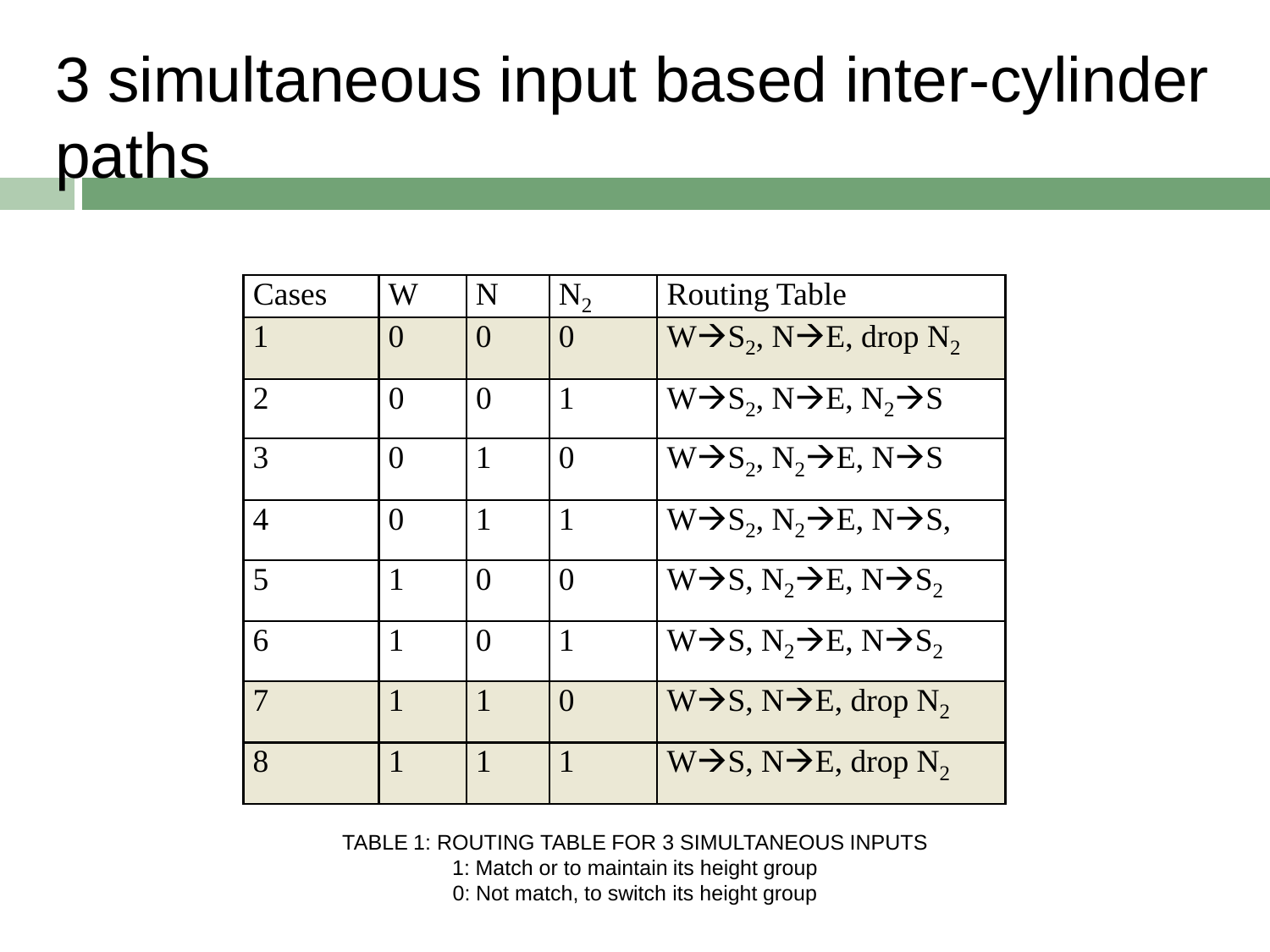### QoS hardware requirement

Traffic class indicated by priority bit

Priority bit detection at node

Node routing logic slightly more complicated

TABLE 2: Routing Decision with all three incoming packets

 $0:$  not match  $1:$  match H: high priority L: low priority

|                             | <b>P1</b> | P <sub>2</sub> | P <sub>3</sub> | <b>Routing Decision</b>                                                         |
|-----------------------------|-----------|----------------|----------------|---------------------------------------------------------------------------------|
| Input Case                  |           |                |                |                                                                                 |
|                             | L         | L              | L              | Same routing logic as non-QoS                                                   |
| $\mathcal{D}_{\mathcal{L}}$ | H         | L              | L              |                                                                                 |
|                             | 0         | 0              | $\Omega$       | $P1 \rightarrow S2$ , $P2 \rightarrow E$ , $P3 \rightarrow drop$                |
|                             | $\Omega$  | 1              | X              | $P1 \rightarrow S2$ , $P2 \rightarrow S$ , $P3 \rightarrow E$                   |
|                             | 1         | $\Omega$       | $\Omega$       | $P1 \rightarrow S$ , $P2 \rightarrow S2$ , $P3 \rightarrow E$                   |
|                             | 1         | 1              | 0/1            | $P1 \rightarrow S$ , $P2 \rightarrow E$ , $P3 \rightarrow S2/ \rightarrow drop$ |
| 3                           | H         | H              | L              |                                                                                 |
|                             | $\Omega$  | 0              | 0/1            | $P1 \rightarrow S2$ , $P2 \rightarrow E$ , drop $P3/P3 \rightarrow E$           |
|                             | $\Omega$  | 1              | 0/1            | $P1 \rightarrow S2$ , $P2 \rightarrow S$ , $P3 \rightarrow E$                   |
|                             | 1         | 1              | 0/1            | $P1\rightarrow S$ , $P2\rightarrow E$ , $P3\rightarrow S2/drop P3$              |
| $\overline{4}$              | H         | H              | H              | Same routing logic as non-QoS                                                   |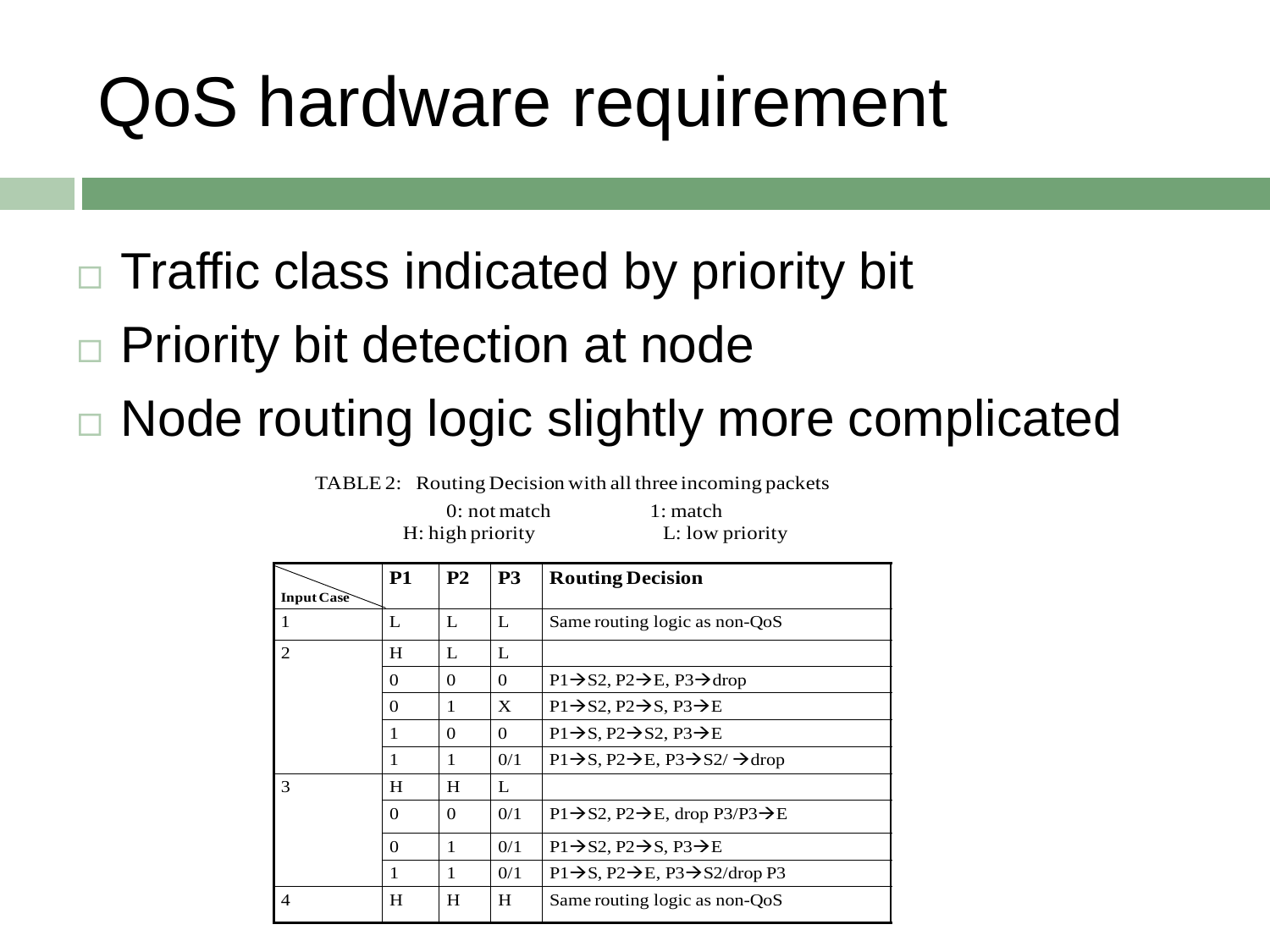#### Performance Comparison

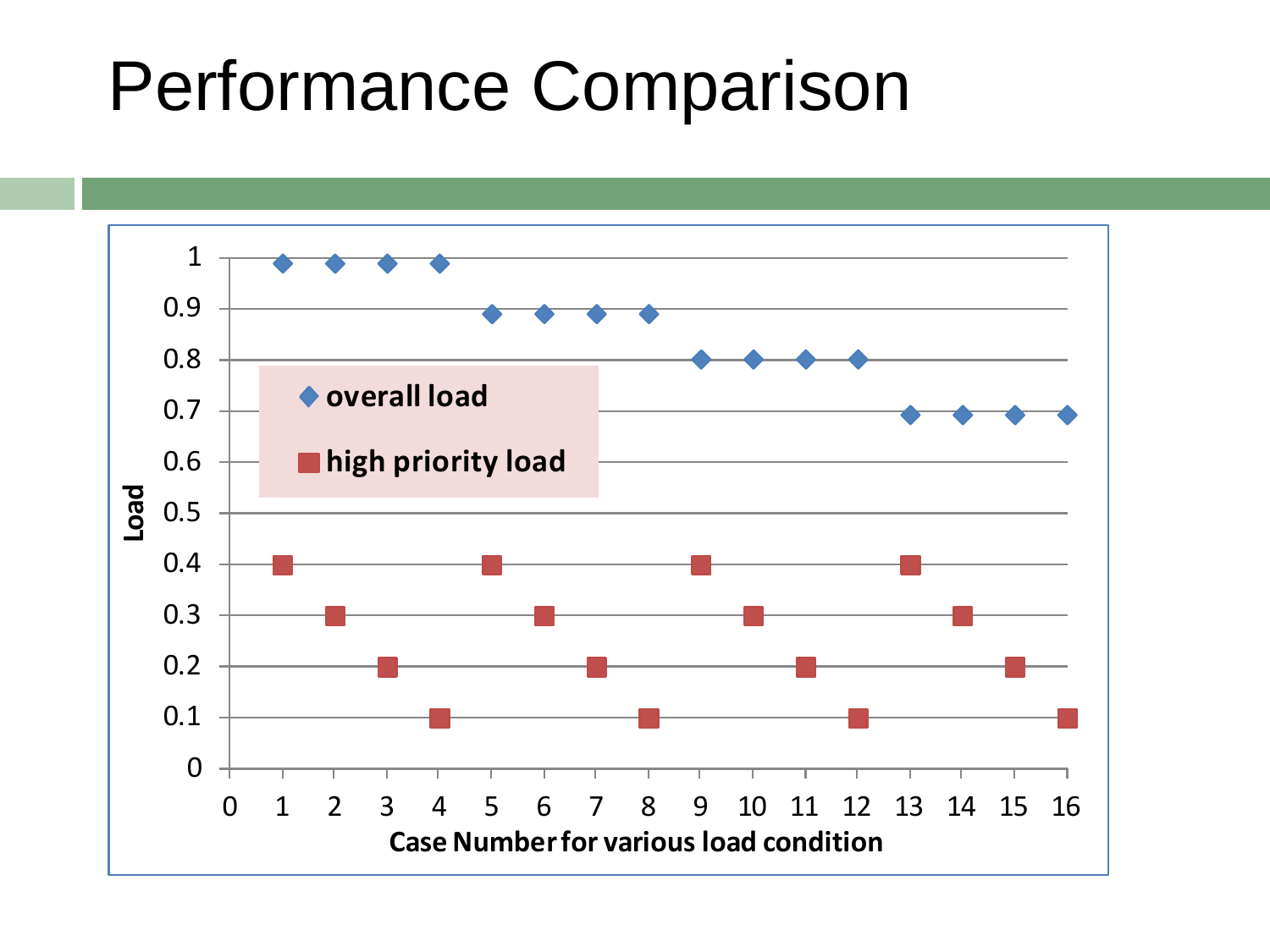# Performance Evaluation



|                  |             | A=5, H=256, Ain=3                                                                                  |  |  |  |  |  |  |  |  |
|------------------|-------------|----------------------------------------------------------------------------------------------------|--|--|--|--|--|--|--|--|
| Packet Drop Rate | 0.18        |                                                                                                    |  |  |  |  |  |  |  |  |
|                  | 0.16        |                                                                                                    |  |  |  |  |  |  |  |  |
|                  | 0.14        |                                                                                                    |  |  |  |  |  |  |  |  |
|                  | 0.12        |                                                                                                    |  |  |  |  |  |  |  |  |
|                  | 0.1         |                                                                                                    |  |  |  |  |  |  |  |  |
|                  | 0.08        | packet drop rate low priority<br>packet drop rate high priority                                    |  |  |  |  |  |  |  |  |
|                  | 0.06        |                                                                                                    |  |  |  |  |  |  |  |  |
|                  |             |                                                                                                    |  |  |  |  |  |  |  |  |
|                  | 0.04        | packet drop rate-No QoS                                                                            |  |  |  |  |  |  |  |  |
|                  | 0.02        |                                                                                                    |  |  |  |  |  |  |  |  |
|                  | $\mathbf 0$ |                                                                                                    |  |  |  |  |  |  |  |  |
|                  |             | 5<br>7 8<br>3<br>6<br>9<br>10 11 12 13 14 15 16<br>$\mathbf 1$<br>$\overline{2}$<br>$\overline{4}$ |  |  |  |  |  |  |  |  |
|                  |             | <b>Case Number</b>                                                                                 |  |  |  |  |  |  |  |  |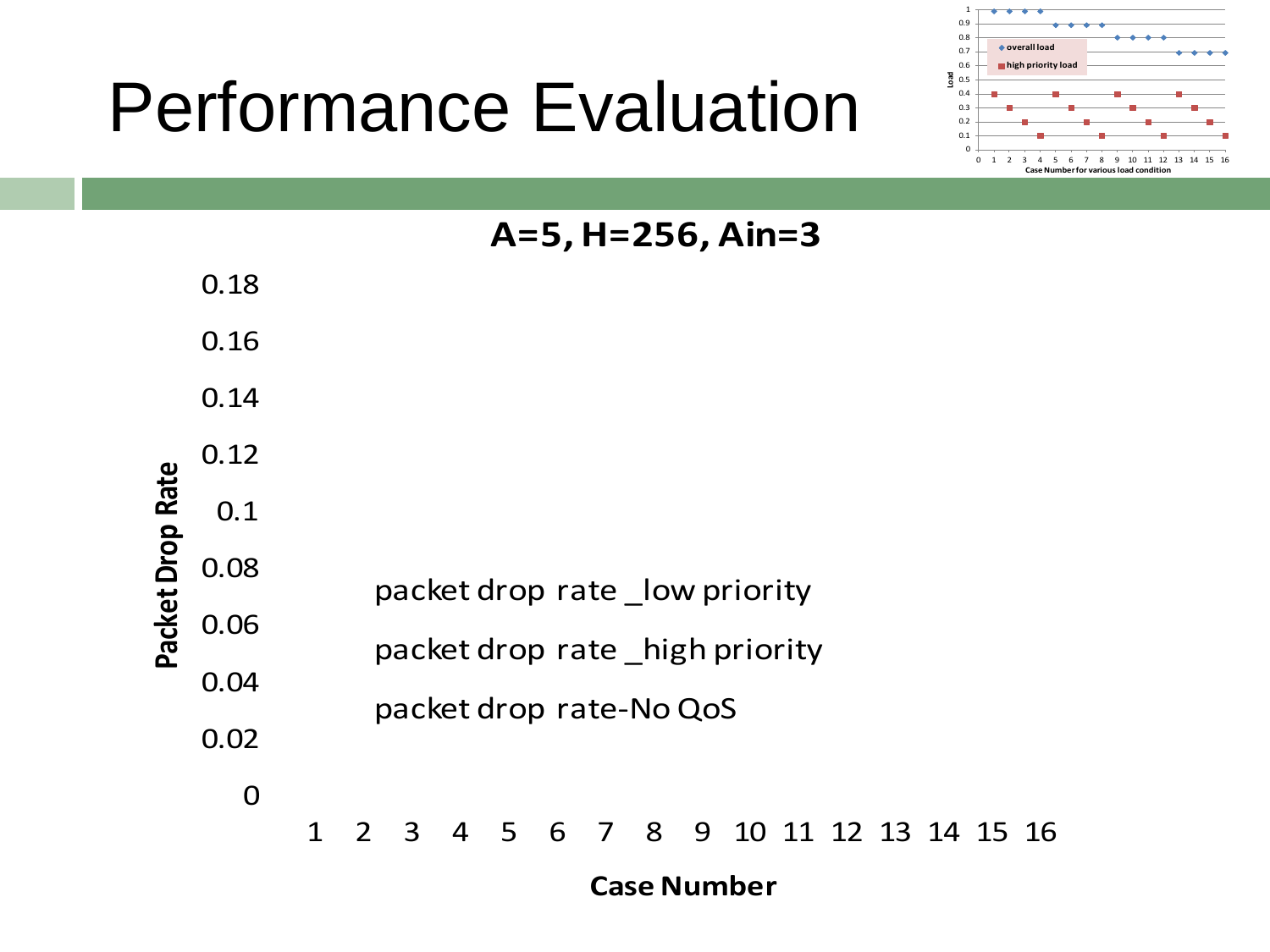# Performance Evaluation



**A=5, H=256, Ain=3**

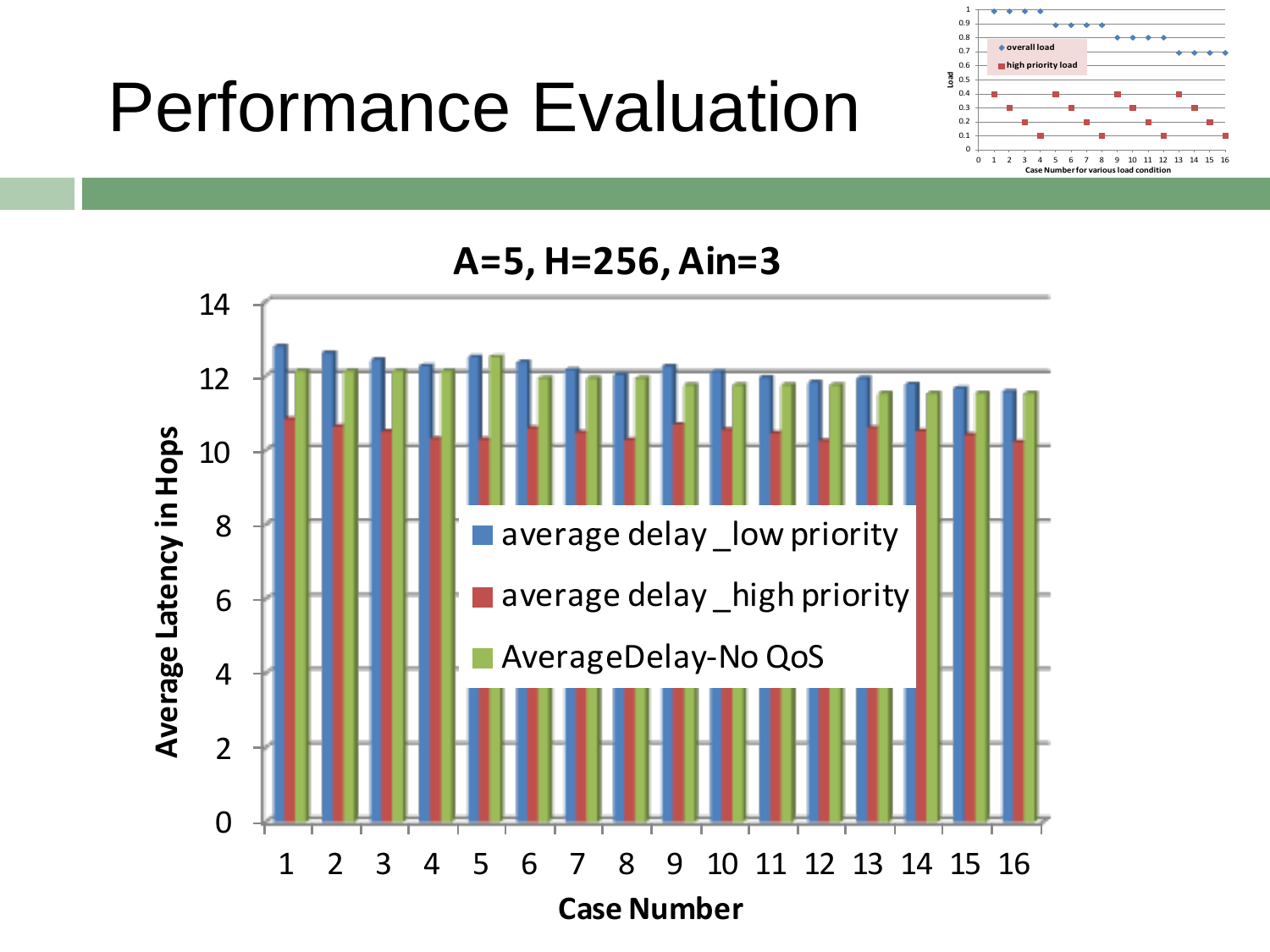### Performance Evaluation



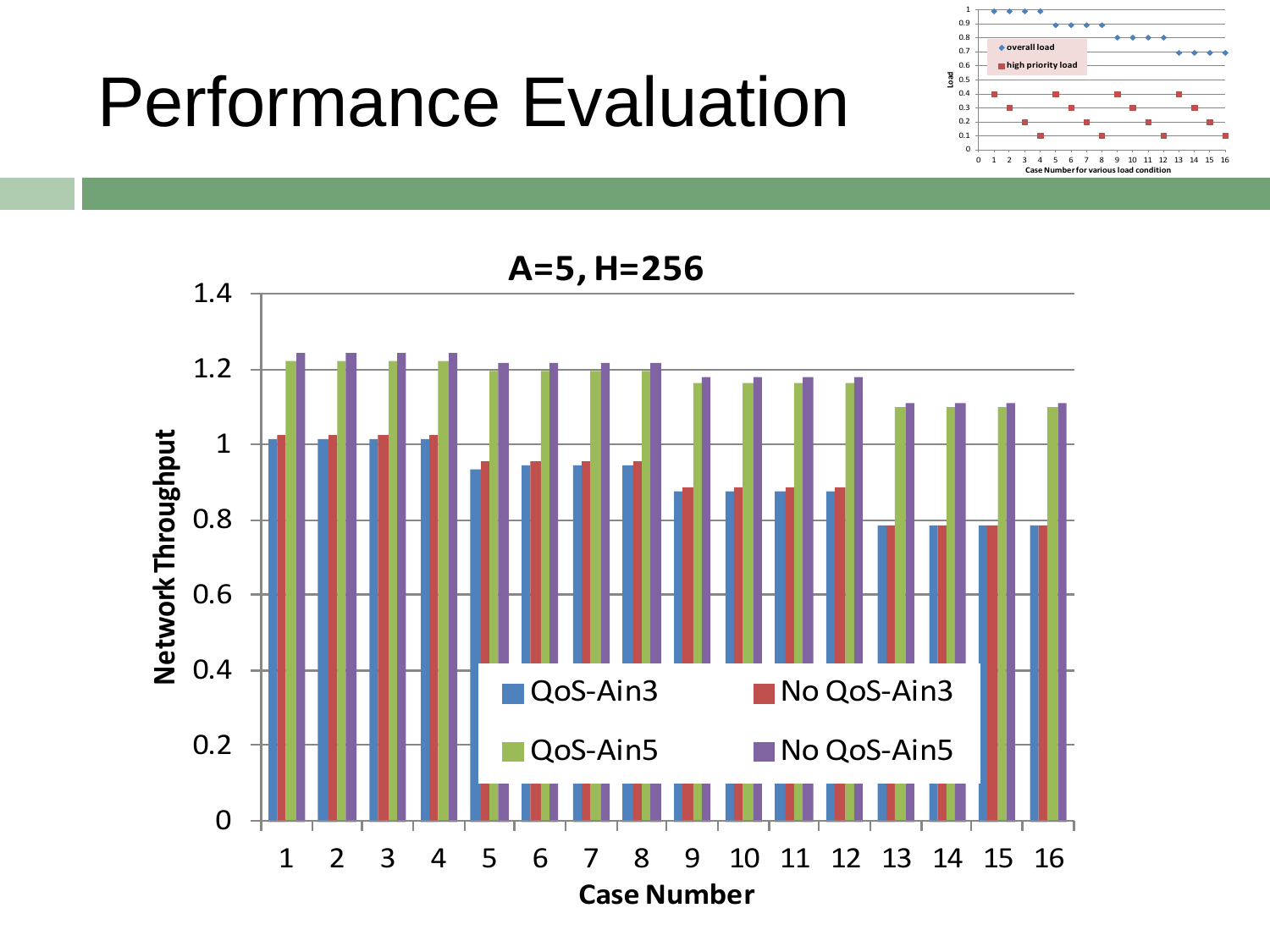# Conclusion

- QoS can be introduced in Data Vortex network.
- Hardware implementation should be small overhead.
- Overall performance is maintained to be at a similar level to non-QoS, while the high priority traffic achieves much better and optimized performance.
- QoS should be built in for future optical interconnection network.